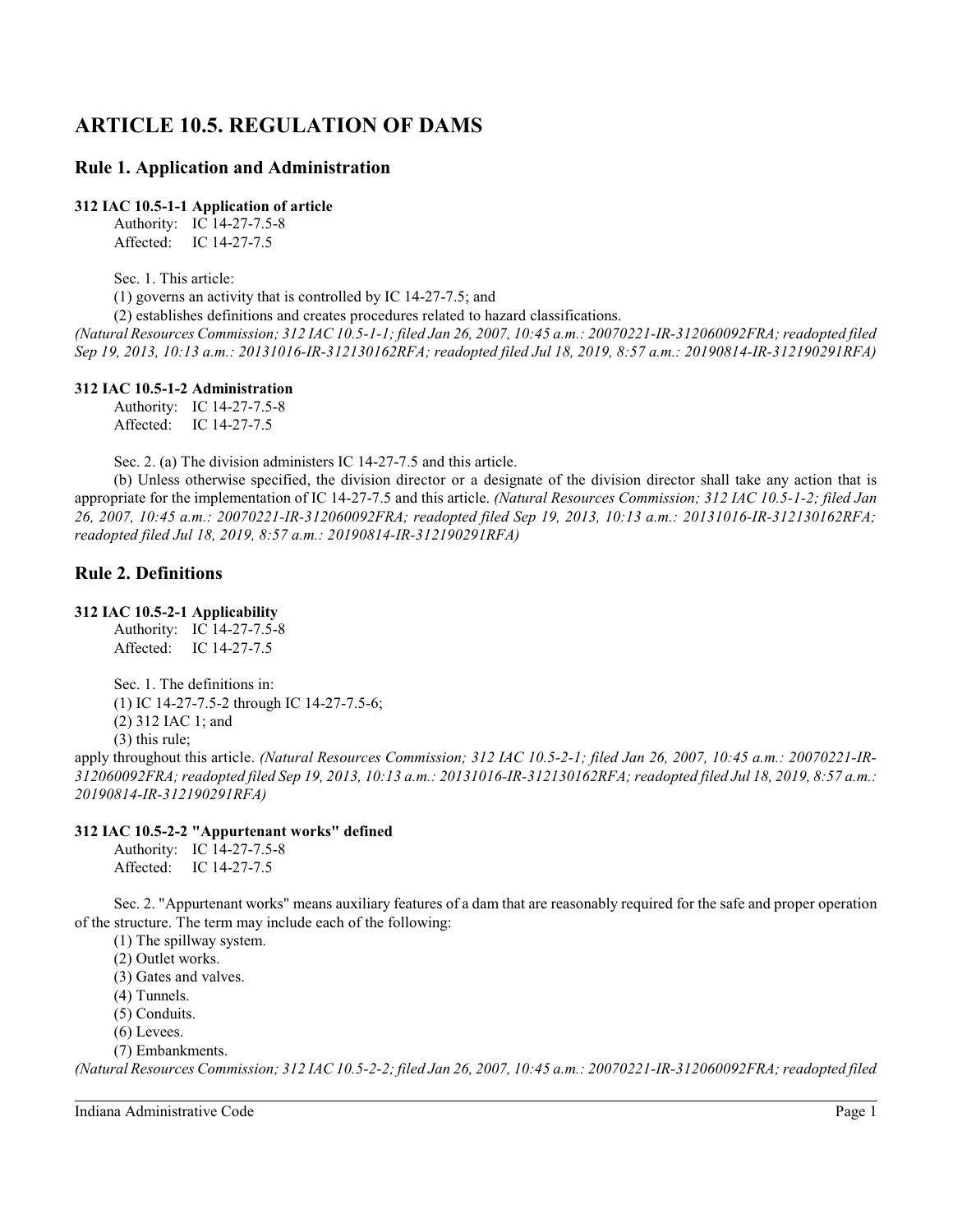*Sep 19, 2013, 10:13 a.m.: 20131016-IR-312130162RFA; readopted filed Jul 18, 2019, 8:57 a.m.: 20190814-IR-312190291RFA)*

#### **312 IAC 10.5-2-3 "Dam" defined**

Authority: IC 14-27-7.5-8 Affected: IC 14-27-7.5-1

Sec. 3. "Dam" means an artificial manmade barrier, including appurtenant works, that meets the conditions as given in IC 14- 27-7.5-1. *(Natural Resources Commission; 312 IAC 10.5-2-3; filed Jan 26, 2007, 10:45 a.m.: 20070221-IR-312060092FRA; readopted filed Sep 19, 2013, 10:13 a.m.: 20131016-IR-312130162RFA; readopted filed Jul 18, 2019, 8:57 a.m.: 20190814-IR-312190291RFA)*

#### **312 IAC 10.5-2-4 "Design storm event" defined**

Authority: IC 14-27-7.5-8 Affected: IC 14-27-7.5

Sec. 4. "Design storm event" means the depth of precipitation that is used to calculate the volume and time distribution of runofffroma watershed that a spillway systemmust safely pass without jeopardizing the safety ofthe dam. The depth of precipitation typically ranges from fifty percent (50%) to one hundred percent (100%) of probable maximum precipitation, depending upon the hazard classification. *(Natural Resources Commission; 312 IAC 10.5-2-4; filed Jan 26, 2007, 10:45 a.m.: 20070221-IR-312060092FRA; readopted filed Sep 19, 2013, 10:13 a.m.: 20131016-IR-312130162RFA; readopted filed Jul 18, 2019, 8:57 a.m.: 20190814-IR-312190291RFA)*

#### **312 IAC 10.5-2-5 "Division" defined**

Authority: IC 14-27-7.5-8 Affected: IC 14-27-7.5

Sec. 5. "Division" means the division of water of the department. *(Natural Resources Commission; 312 IAC 10.5-2-5; filed Jan 26, 2007, 10:45 a.m.: 20070221-IR-312060092FRA; readopted filed Sep 19, 2013, 10:13 a.m.: 20131016-IR-312130162RFA; readopted filed Jul 18, 2019, 8:57 a.m.: 20190814-IR-312190291RFA)*

#### **312 IAC 10.5-2-6 "Division director" defined**

Authority: IC 14-27-7.5-8 Affected: IC 14-27-7.5

Sec. 6. "Division director" means the director of the division. *(Natural Resources Commission; 312 IAC 10.5-2-6; filed Jan 26, 2007, 10:45 a.m.: 20070221-IR-312060092FRA; readopted filed Sep 19, 2013, 10:13 a.m.: 20131016-IR-312130162RFA; readopted filed Jul 18, 2019, 8:57 a.m.: 20190814-IR-312190291RFA)*

#### **312 IAC 10.5-2-7 "Maximum breach inundation area" defined**

Authority: IC 14-27-7.5-8 Affected: IC 14-27-7.5

Sec. 7. "Maximum breach inundation area" means the downstream area that would be affected by flooding from an uncontrolled release of a dam's contents when:

(1) the impoundment is at maximum design pool elevation;

(2) the downstream area is flooded from the spillway discharge when the dam breaches; and

(3) conditions exist that would result in the highest hazard potential for:

(A) property damage; or

(B) the possible loss of human life;

if the dam fails.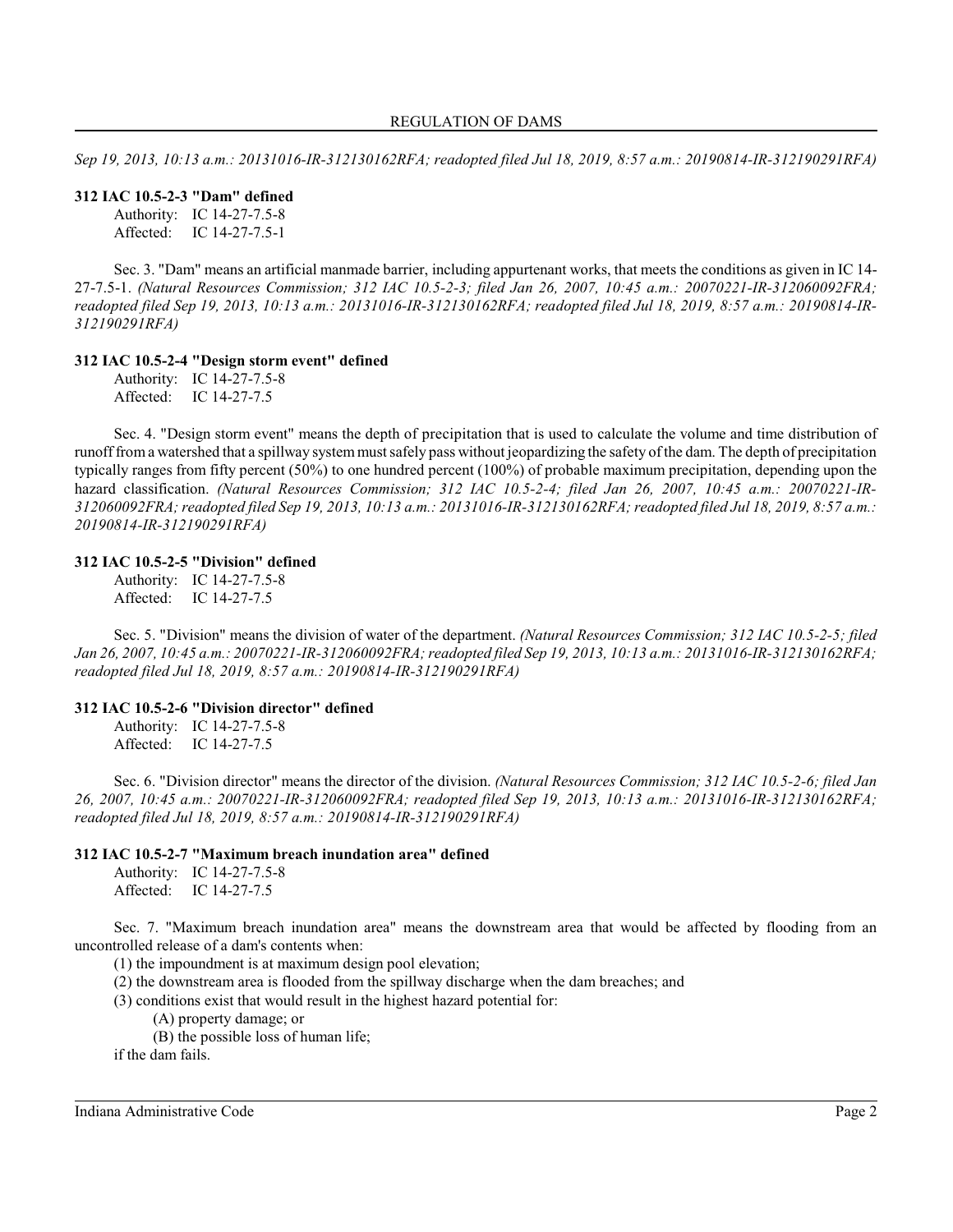#### REGULATION OF DAMS

*(Natural Resources Commission; 312 IAC 10.5-2-7; filed Jan 26, 2007, 10:45 a.m.: 20070221-IR-312060092FRA; readopted filed Sep 19, 2013, 10:13 a.m.: 20131016-IR-312130162RFA; readopted filed Jul 18, 2019, 8:57 a.m.: 20190814-IR-312190291RFA)*

## **312 IAC 10.5-2-8 "Maximum design pool elevation" defined**

Authority: IC 14-27-7.5-8

Affected: IC 14-27-7.5

Sec. 8. "Maximumdesign pool elevation" means the highest water level impounded by the damresulting fromthe design storm event, assuming both of the following:

(1) No:

(A) debris blockage;

(B) unplanned restrictions; or

(C) improper operation;

of the spillway system.

(2) Prestorm water level at the level of the principal spillway.

*(Natural Resources Commission; 312 IAC 10.5-2-8; filed Jan 26, 2007, 10:45 a.m.: 20070221-IR-312060092FRA; readopted filed Sep 19, 2013, 10:13 a.m.: 20131016-IR-312130162RFA; readopted filed Jul 18, 2019, 8:57 a.m.: 20190814-IR-312190291RFA)*

#### **312 IAC 10.5-2-9 "Occupied quarters" defined**

Authority: IC 14-27-7.5-8 Affected: IC 14-27-7.5

Sec. 9. "Occupied quarters" means a structure that is or may be used for any of the following:

(1) Human living quarters.

(2) Business.

(3) Medical services.

(4) Education.

(5) Place of worship.

(6) Public office.

(7) Industrial facilities.

(8) Permanent or temporary overnight lodging for humans.

*(Natural Resources Commission; 312 IAC 10.5-2-9; filed Jan 26, 2007, 10:45 a.m.: 20070221-IR-312060092FRA; readopted filed Sep 19, 2013, 10:13 a.m.: 20131016-IR-312130162RFA; readopted filed Jul 18, 2019, 8:57 a.m.: 20190814-IR-312190291RFA)*

#### **312 IAC 10.5-2-10 "Probable maximum precipitation" or "PMP" defined**

Authority: IC 14-27-7.5-8 Affected: IC 14-27-7.5

Sec. 10. "Probable maximumprecipitation" or "PMP" means the greatest theoretical depth of precipitation for a given duration that is physically possible over a given size storm area at a particular geographical location, based upon National Weather Service hydrometeorological reports. *(Natural Resources Commission; 312 IAC 10.5-2-10; filed Jan 26, 2007, 10:45 a.m.: 20070221-IR-312060092FRA; readopted filed Sep 19, 2013, 10:13 a.m.: 20131016-IR-312130162RFA; readopted filed Jul 18, 2019, 8:57 a.m.: 20190814-IR-312190291RFA)*

# **312 IAC 10.5-2-11 "Professional engineer" defined**

Authority: IC 14-27-7.5-8 Affected: IC 14-27-7.5; IC 25-31

Sec. 11. "Professional engineer" means an individual who, because of special knowledge of the: (1) mathematical and physical sciences; and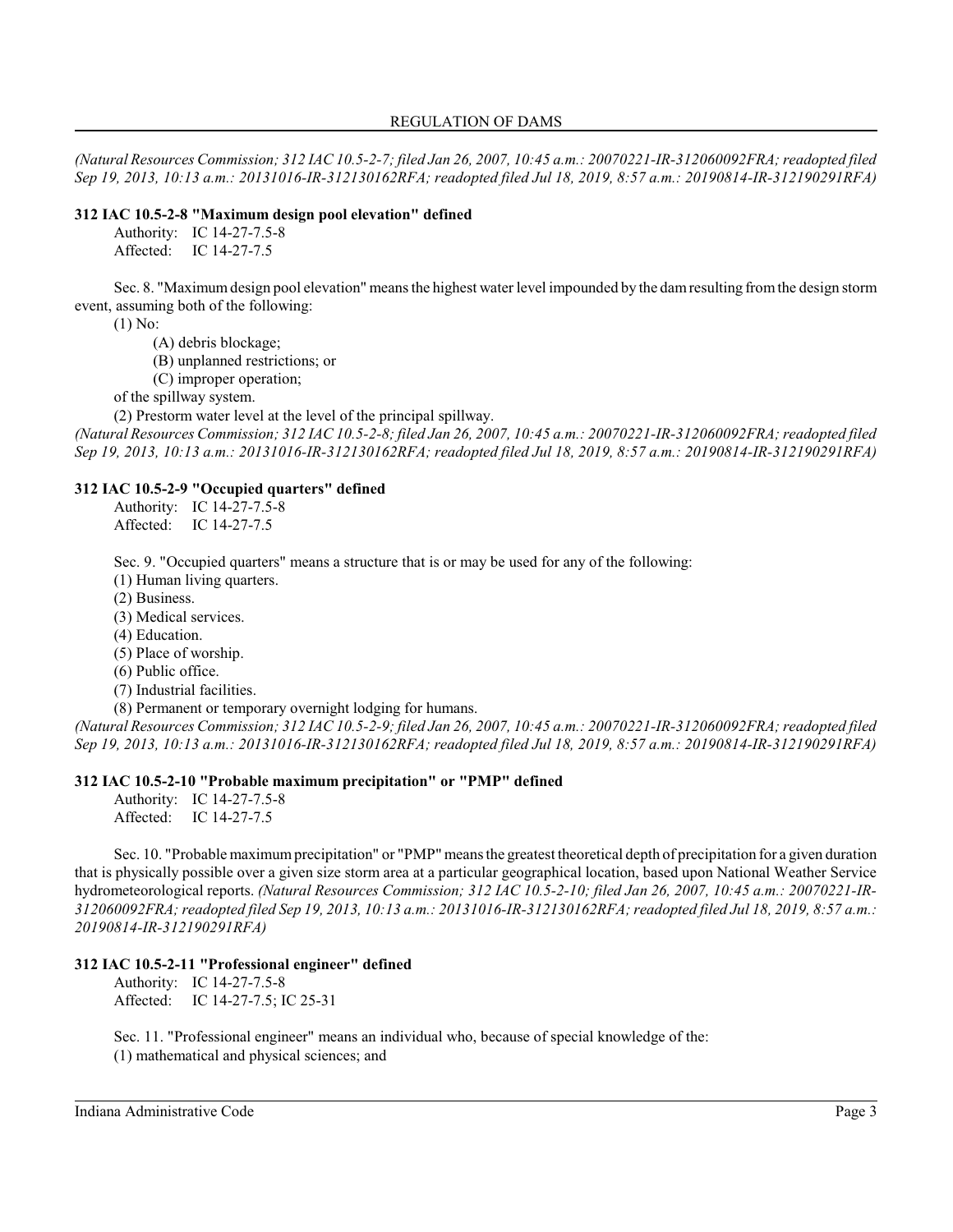## REGULATION OF DAMS

(2) principles and methods of engineering analysis and design;

that are acquired by education and practical experience, is qualified to engage in the practice of engineering, as attested by the individual's registration as a professional engineer and license to practice engineering in Indiana under IC 25-31. *(Natural Resources Commission; 312 IAC 10.5-2-11; filed Jan 26, 2007, 10:45 a.m.: 20070221-IR-312060092FRA; readopted filed Sep 19, 2013, 10:13 a.m.: 20131016-IR-312130162RFA; readopted filed Jul 18, 2019, 8:57 a.m.: 20190814-IR-312190291RFA)*

# **312 IAC 10.5-2-12 "Spillway system" defined**

Authority: IC 14-27-7.5-8 Affected: IC 14-27-7.5

Sec. 12. "Spillway system" means a structure or structures that conveys flow through, around, or over the dam. A spillway system typically consists of the following:

(1) A principal spillway.

(2) An emergency spillway.

(3) A drawdown mechanism.

*(Natural Resources Commission; 312 IAC 10.5-2-12; filed Jan 26, 2007, 10:45 a.m.: 20070221-IR-312060092FRA; readopted filed Sep 19, 2013, 10:13 a.m.: 20131016-IR-312130162RFA; readopted filed Jul 18, 2019, 8:57 a.m.: 20190814-IR-312190291RFA)*

# **Rule 3. Hazard Classification**

#### **312 IAC 10.5-3-1 Consideration of hazard classification**

Authority: IC 14-27-7.5-8 Affected: IC 14-27-7.5

Sec. 1. (a) The division shall assign whether a dam is classified as:

(1) high hazard;

(2) significant hazard; or

(3) low hazard;

based on best information available.

(b) In making the determination of assignment under subsection (a), the division shall apply existing U.S. Army Corps of Engineers Phase 1 reports and other appropriate documentation.

(c) The division may also consider observations of the dam and the vicinity of the dam, including the risk posed to human life and property if the dam fails.

(1) If an uncontrolled release of the structure's contents due to a failure of the structure may result in any of the following, the dam shall be considered high hazard:

(A) The loss of human life.

(B) Serious damage to:

(i) homes;

(ii) industrial and commercial buildings; or

(iii) public utilities.

(C) Interruption of service for more than one (1) day on any of the following:

(i) A county road, state two-lane highway, or U.S. highway serving as the only access to a community.

(ii) A multilane divided state or U.S. highway, including an interstate highway.

(D) Interruption of service for more than one (1) day on an operating railroad.

(E) Interruption ofservice to an interstate or intrastate utility, power or communication line serving a town, community, or significant military and commercial facility, in which disruption of power and communication would adversely affect the economy, safety, and general well-being of the area for more than one (1) day.

(2) If an uncontrolled release of the structure's contents due to a failure of the structure may result in any of the following, the dam shall be considered significant hazard:

(A) Damage to isolated homes.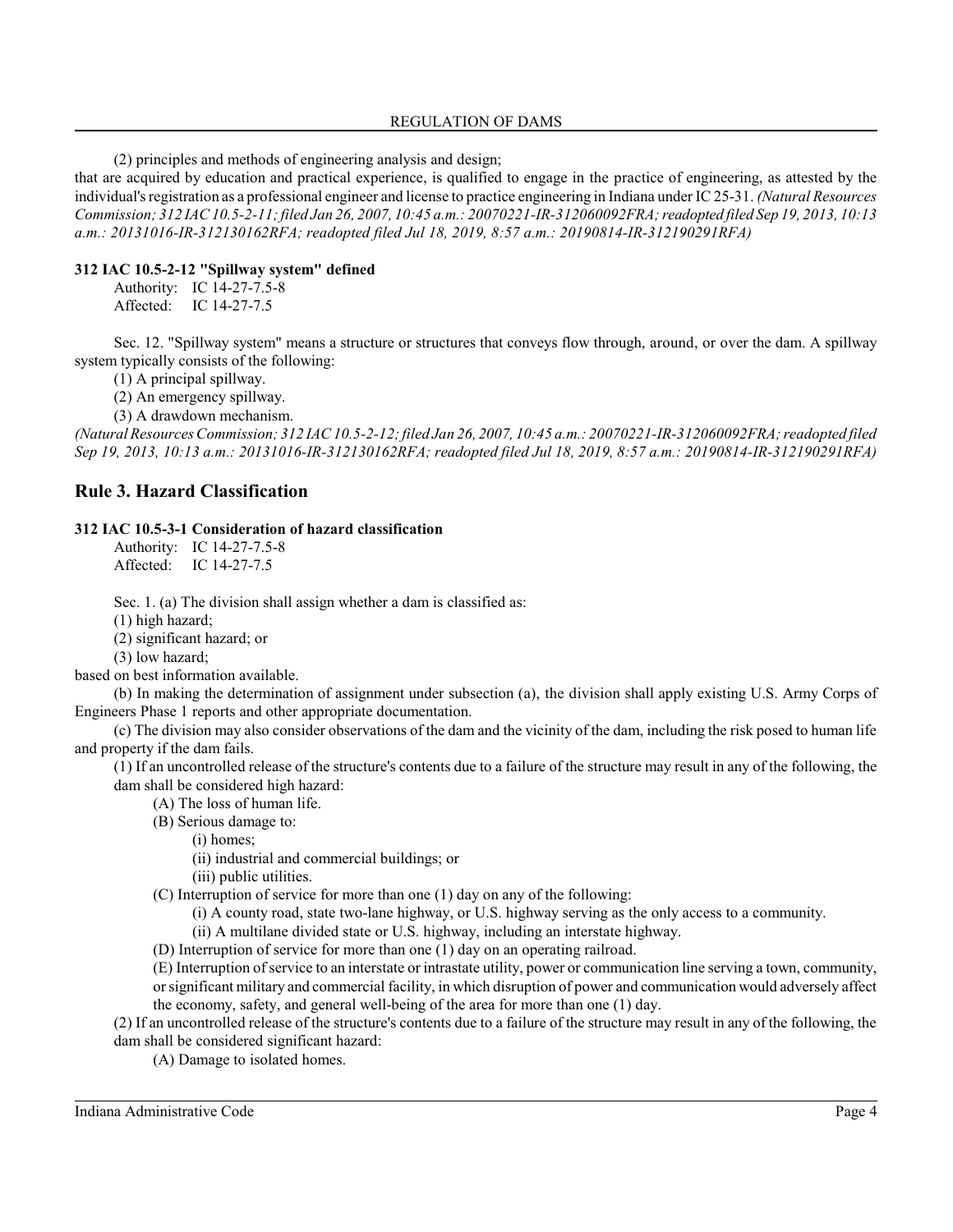(B) Interruption of service for not more than one (1) day on any of the following:

(i) A county road, state two-lane highway, or U.S. highway serving as the only access to a community.

(ii) A multilane divided state or U.S. highway, including an interstate highway.

(C) Interruption of service for not more than one (1) day on an operating railroad.

(D) Damage to important utilities where service would be interrupted for not more than one (1) day, but either of the following may occur:

(i) Buried lines can be exposed by erosion.

(ii) Towers, poles, and aboveground lines can be damaged by undermining or debris loading.

(3) If an uncontrolled release of the structure's contents due to a failure of the structure does not result in any of the items given in subdivision (1) or (2) and damage is limited to either farm buildings, agricultural land, or local roads, the dam shall be classified as low hazard.

(d) The division may modify an assignment of hazard classification, made previously under this article, if changes in the downstreamdevelopment affect the potential for loss of human life and property. *(Natural Resources Commission; 312 IAC 10.5-3-1; filed Jan 26, 2007, 10:45 a.m.: 20070221-IR-312060092FRA; readopted filed Sep 19, 2013, 10:13 a.m.: 20131016-IR-312130162RFA; readopted filed Jul 18, 2019, 8:57 a.m.: 20190814-IR-312190291RFA)*

#### **312 IAC 10.5-3-2 Reconsideration of hazard classification**

Authority: IC 14-27-7.5-8 Affected: IC 14-27-7.5

Sec. 2. (a) This section establishes a process by which a dam owner or another affected person may request reconsideration of a determination of hazard classification made under section 1 of this rule.

(b) The damowner or other affected person may submit any technical information or reports that were not previously available to the division.

(c) The dam owner's or other affected person's professional engineer may develop and submit a maximum breach inundation area and current damage evaluation assessing the downstream area affected by a dam breach.

(1) If the maximum breach inundation area and current damage evaluation predicts any of the following, the dam shall be classified as high hazard:

(A) Flood depths greater than one (1) foot in any occupied quarters.

(B) Loss of human life may occur.

(C) Interruption of service for more than one (1) day on any of the following:

(i) A county road, state two-lane highway, or U.S. highway serving as the only access to a community.

(ii) A multilane divided state or U.S. highway, including an interstate highway.

(D) Interruption of service for more than one (1) day on an operating railroad.

(E) Damage to any occupied quarters where the flow velocity at the building compromises the integrity of the structure for human occupation.

(F) Interruption ofservice to an interstate or intrastate, utility, power or communication line serving a town, community, or significant military and commercial facility, in which disruption of power and communication would adversely affect the economy, safety, and general well-being of the area for more than one (1) day.

(2) If the maximum breach inundation area and current damage evaluation predicts any of the following, the dam shall be classified as significant hazard:

(A) Interruption of service for not more than one (1) day on any of the following:

(i) A county road, state two-lane highway, or U.S. highway serving as the only access to a community.

(ii) A multilane divided state or U.S. highway, including an interstate highway.

(B) Interruption of service for not more than one (1) day on an operating railroad.

(C) Damage to any occupied quarters that would not render the structure unusable.

(D) Damage to important utilities where service would be interrupted for not more than one (1) day, but either of the following may occur:

- (i) Buried lines can be exposed by erosion.
- (ii) Towers, poles, and aboveground lines can be damaged by undermining or debris loading.